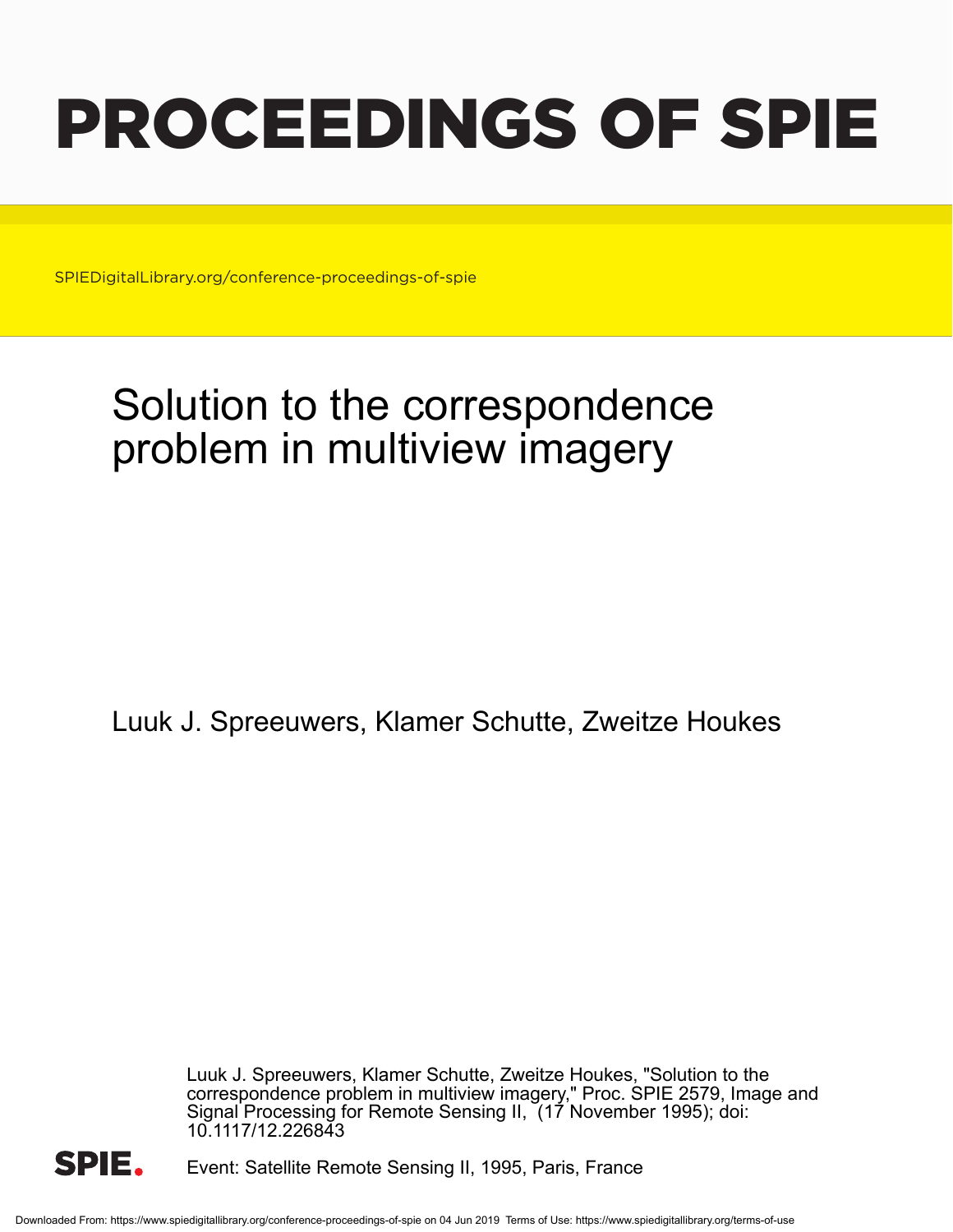# A solution to the correspondence problem in multi-view imagery

Luuk Spreeuwers

#### Measurement Laboratory, University of Twente, Netherlands

Kiamer Schutte

Pattern Recognition Group, Deift University of Technology, Netherlands

Zweitze Houkes

Measurement Laboratory, University of Twente, Netherlands

### ABSTRACT

This paper consists of two parts. First a system is proposed that performs a recognition operation on single aerial photographs using a shape-constrained segmentation method and least squares estimation for the parameters of buildings. In the second part this system is extended to multi-view imagery. The advantage of using multi-view imagery is that buildings not recognized from one image (e.g. due to occlusion) may still be recognized, because they are observable from other images. However, this also complicates processing, because objects recognized from different images should correspond if they originate from the same physical object. A solution to this correspondence problem is presented on object hypothesis level.

#### 1 Introduction

This paper concerns the analysis of multi-view imagery in order to obtain a scene description and, specifically, the correspondence problem that occurs in this analysis. The required scene description in this case consists of the classes of the objects present in the scene and their parameters: position, size and orientation. The images are aerial photographs and the objects in the images are man-made objects, such as buildings, roads etc. The goal of the complete system is the fully automatic analysis of aerial photographs of urban areas. The output of the system is a scene description that can be used to generate or update a GIS (Geo Information System). Up to now a system has been developed that performs this analysis on a single image.<sup>2,3</sup> The advantage of using multi-view imagery compared to using single images is that (partly) occluded buildings may still be recognized, because they can be more clearly visible in other images acquired from a different viewpoint. However, the use of multi-view imagery complicates the analysis, because the objects in the different images have to be corresponded to each other. In this paper a solution to this correspondence problem is presented on object hypothesis level. First the image analysis system for single images is described in short. Then the system is extended for multiple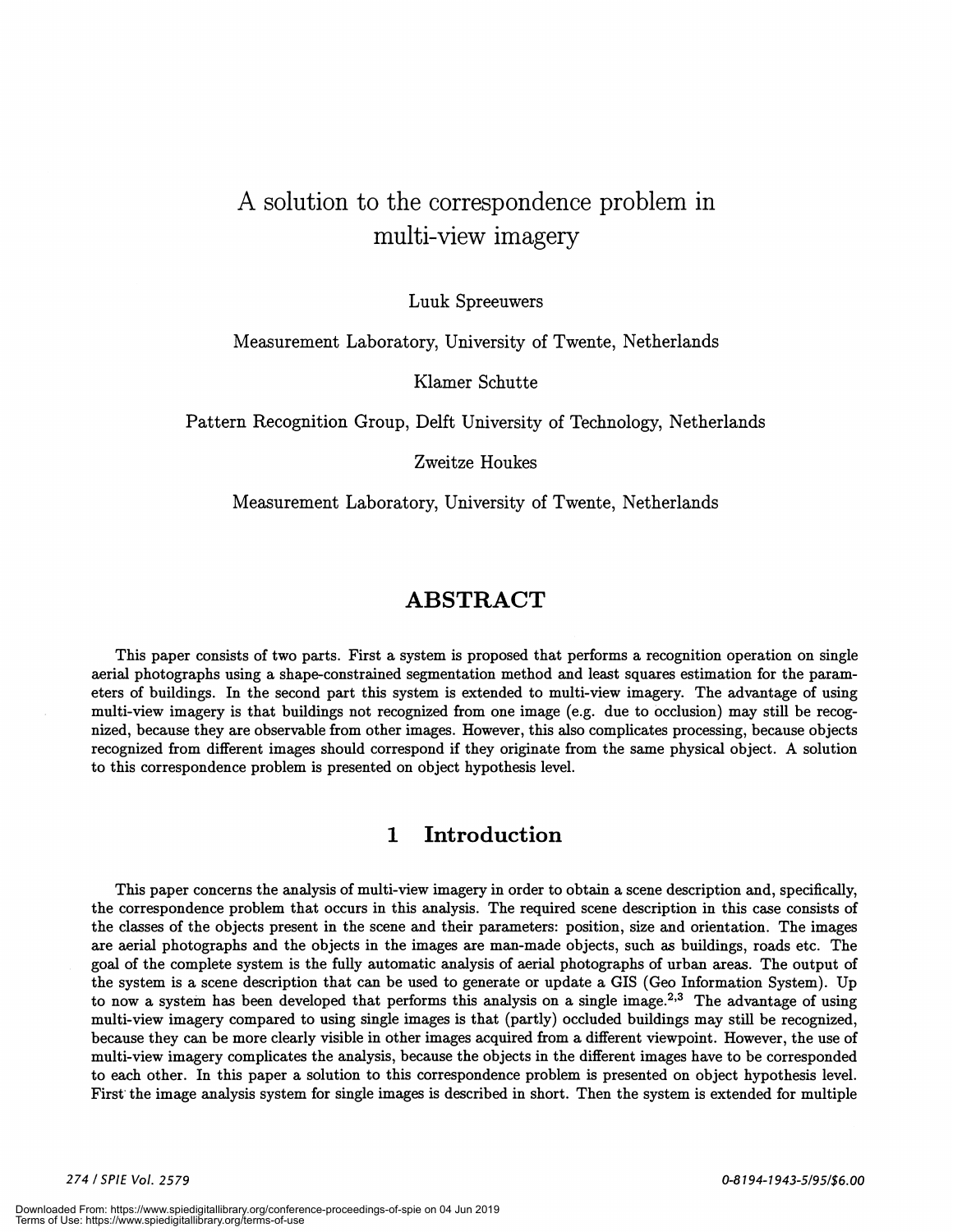images and the method for corresponding object hypotheses is presented. Finally, experiments and conclusions are given.

#### 2 The analysis system for single images

The basic setup of the single image analysis system is shown in figure 1. The segmentation process consists



Figure 1: Basic setup of the single image analysis system

of a segmentation based on region growing, followed by a shape-based segmentation correction process.<sup>4</sup> which results in well defined segments. These segments are fed into the hypothesis generation stage, $5$  which generates hypotheses of the classes of objects (in our case different types of buildings) and a rough estimate of the parameters (size, position, orientation). The hypothesis generation uses so-called aspects, $6$  or views of the objects, which are stored in an object model database. It applies a relaxation procedure to obtain the most likely object, i.e. the object of which a certain aspect matches a combination of segments best. The hypotheses are fed to the parameter estimation stage, where, based on the object hypothesis and the rough parameter estimates, the parameters of the objects are estimated.' For this estimation procedure an iterative estimator, based on a Gauss-Newton optimisation procedure, is used which optimises the match between the object model and the segmented image by varying the object parameters. The optimisation procedure is performed for each object separately. The final stage is the verification stage, where the residue obtained from the optimisation process is compared with a certain threshold, to determine whether the initial hypothesis is acceptable. The output of the analysis consists of the accepted hypotheses.

## 3 Extension to multi-view imagery

The analysis on a single image has as a major disadvantage that buildings that are occluded by other buildings cannot be recognised well (depending on how much of a building is occluded, partly occluded buildings can sometimes be recognised though.) By using multiple images, acquired from different viewpoints, this problem can be circumvented. The use of multiple images results in more hypotheses which may refer to the same object. Therefore, a processing stage is required to determine which hypotheses possibly refer to the same object. In our approach, each image is handled separately up to and including the hypothesis generation step in figure 1. After this step, a hypothesis correspondence stage has been introduced to compare the hypotheses found in one image to hypotheses found in the other images, and to find out which of the hypotheses correspond to the same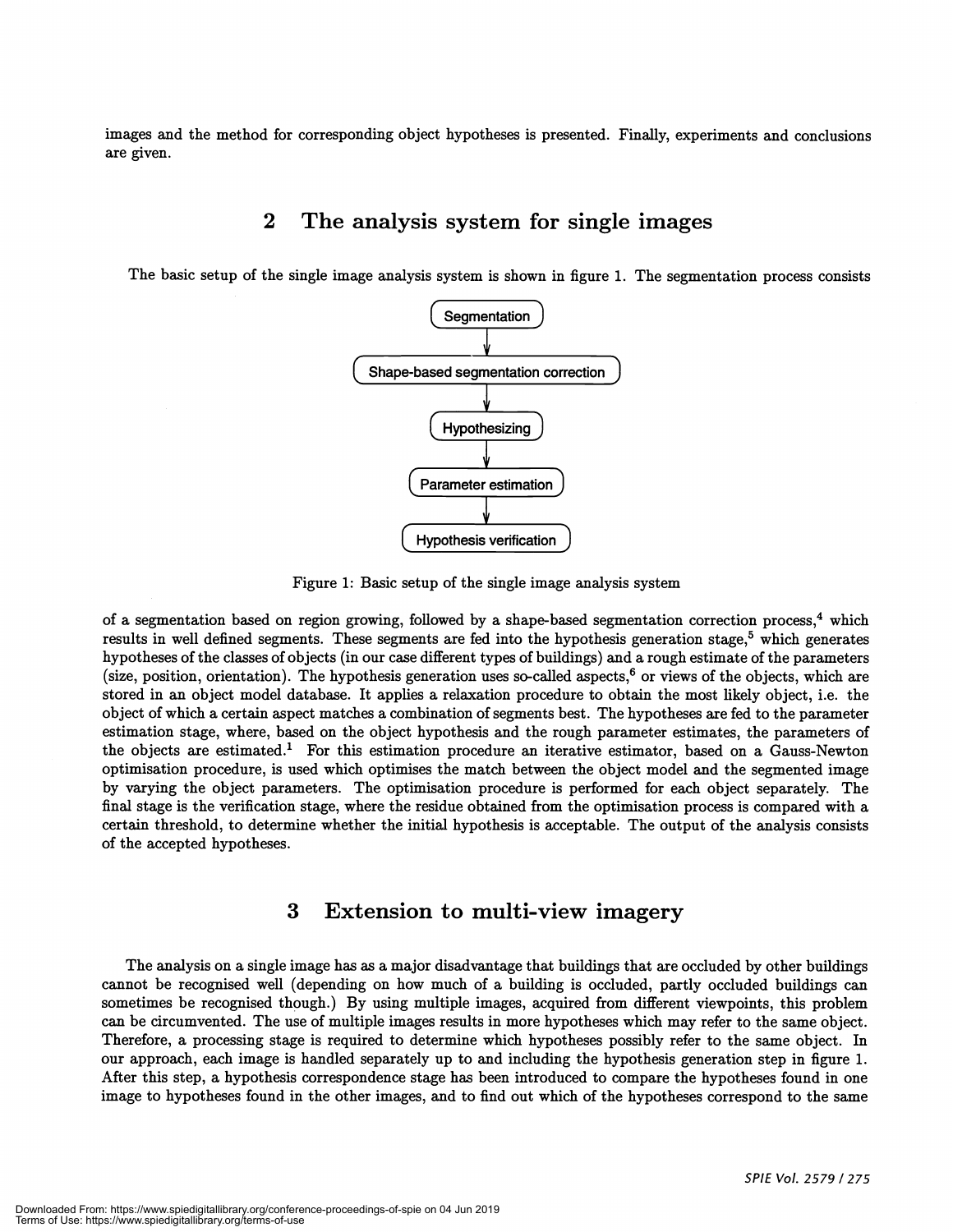object. There is another problem, related to the correspondence problem. The parameter estimation process can be obscured if in an image buildings occlude each other. The estimation of parameters of buildings that occlude each other in one or more images can be done more accurately if the estimation is performed for these objects simultaneously. The hypothesis corresponding stage provides the proximity information, required to decide for the simultaneous estimation of parameters of more than one object. The parameter estimation process uses the combined hypothesis information and the proximity information to estimate the parameters from the multi-view imagery (i.e. all images are used simultaneously in the estimation process). The setup for the multi-view imagery analysis system is shown in figure 2.



Figure 2: Setup of a multi-view imagery analysis system.

# 4 The hypothesis corresponding method

#### 4.1 Distance measures and correspondence

The objective of the corresponding stage is threefold:

- 1. Reduction of the number of hypotheses. All corresponding hypotheses are grouped into a hypothesis group. From this group a new hypothesis is formed that replaces the original corresponding hypotheses.
- 2. Hypotheses that result in occlusion in one or more images must be marked, so that their parameters can be estimated simultaneously.
- 3. Different hypotheses (i.e. not corresponding) that occupy the same space should be marked, because they can not be true at the same time. These will be referred to as "mutually exclusive".

After the hypothesis generation stage on single images, for each image there is a list of hypotheses, containing the following information:

#### 276 ISPIE Vol. 2579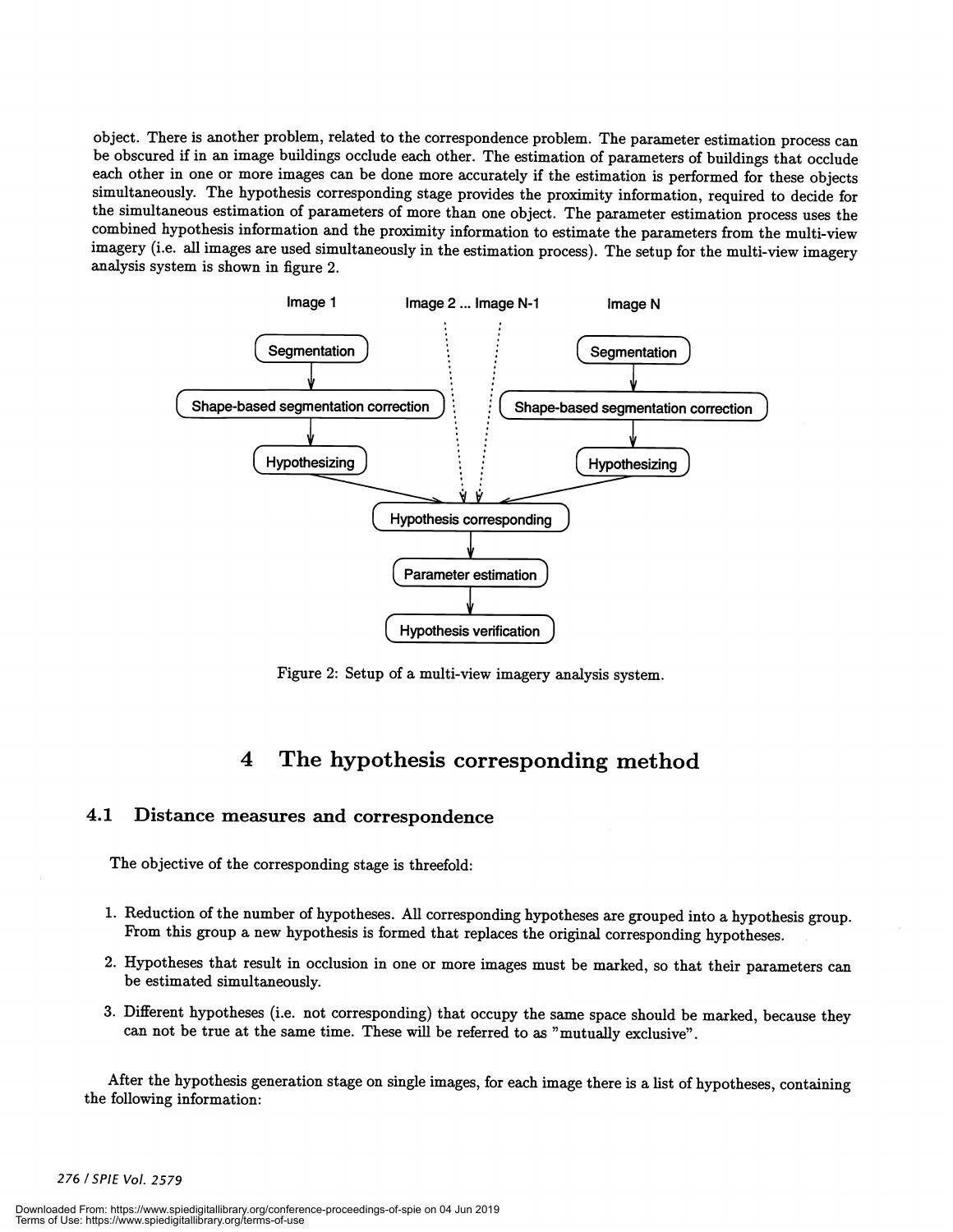- 1. Object class
- 2. Initial estimation of position
- 3. Initial estimation of size
- 4. Initial estimation of orientation
- 5. Reliability of the hypothesis

For testing occlusion, a simplification was used, i.e. if the distance between buildings is below a certain threshold, they are marked as "close" and may cause occlusion in one or more images. For mutually exclusive hypotheses, after the estimation process, the most likely hypothesis is selected.

In order to determine if two hypotheses i and j correspond, are "close" or mutually exclusive, three distance measures are defined:

- $D(i, j)$  geometrical distance between 2 hypotheses
- $O(i, j)$  measure of "overlap", i.e. how much space is shared
- $M(i, j)$  feature match quality, i.e. how well the hypothesised objects resemble (takes into account: object class, size, orientation)

Correspondence can now be defined as:

$$
(O(i,j) \geq Omin) \text{ and } (M(i,j) \geq Mmin) \tag{1}
$$

i.e. for correspondence there must be a certain minimum of overlap between the hypotheses and the hypotheses must resemble each other enough.

Two hypotheses are marked mutually exclusive if:

$$
(O(i,j) \geq \text{ } \text{Omin}) \text{ and } (M(i,j) < M\text{min}) \tag{2}
$$

i.e. the hypotheses occupy the same space, but do not resemble each other, hence it is impossible that both are correct.

Finally two hypotheses can possibly cause occlusion if:

$$
(D(i,j) < Dmax) \tag{3}
$$

In the above definitions 1-3, the constants  $Omin$ ,  $Mmin$  and  $Dmax$  depend on (among others) the size of the buildings, the flight height and viewing angles.

Note that two hypotheses can only have one of the above described relations: they either correspond or are exclusive or are close or have none of the relations.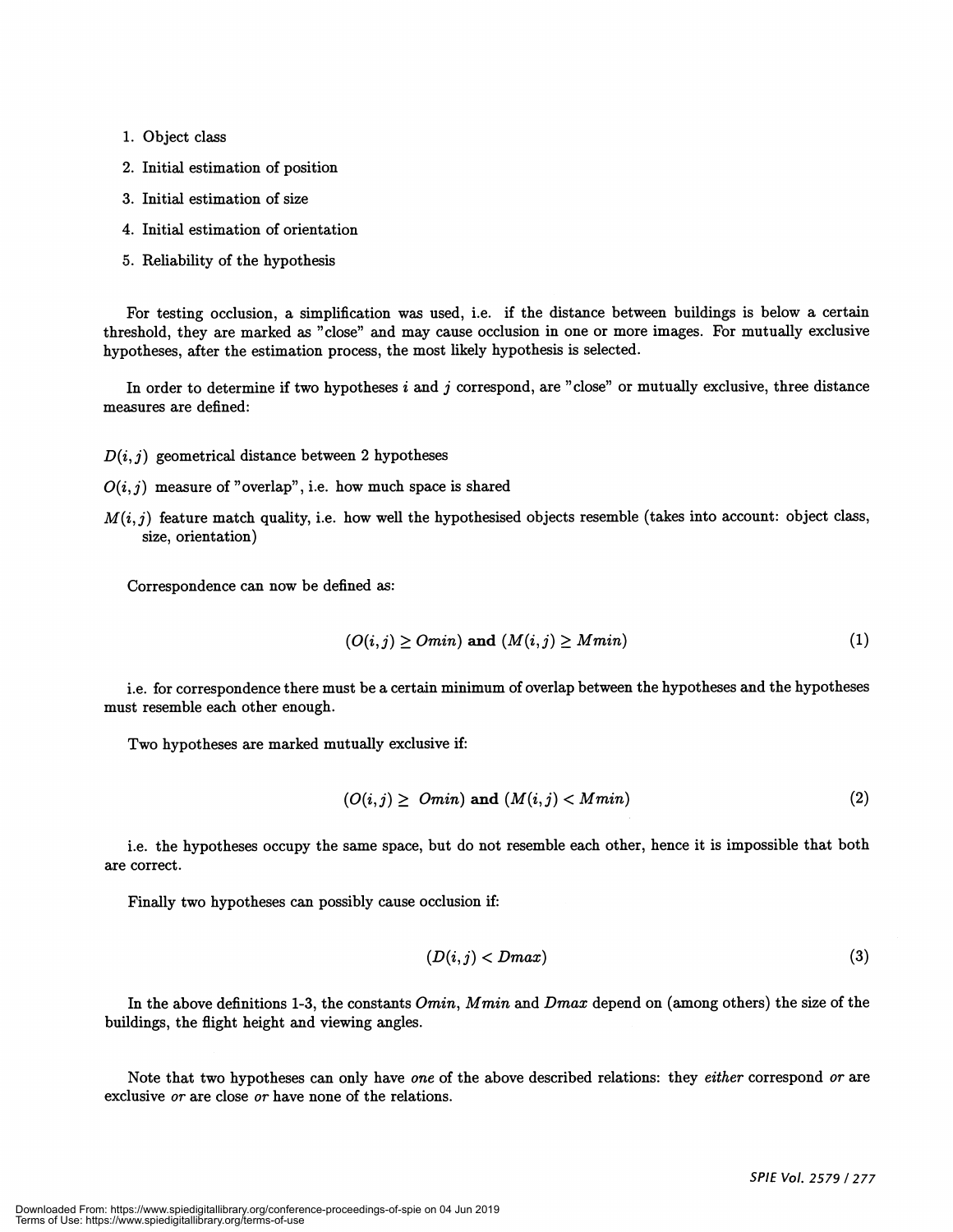#### 4.2 The hypothesis corresponding algorithm

The hypothesis corresponding algorithm consists of the following steps:

- 
- Put all hypotheses of all images into a list.<br>• Combine the hypotheses that correspond according to eq.1 into groups. Note that one hypothesis may occur in several hypothesis groups, for example if hypothesis A corresponds to B and C and hypotheses B and C do not correspond, the groups AB and AC are formed).
- Calculate the "average" of the parameters of the hypotheses in the hypothesis groups and assign these to the hypothesis groups. The list of hypothesis groups is now in fact a new list of hypotheses. The "average" could be a weighted average that takes into account the reliability of the individual hypotheses in the group. Currently, an unweighted average is used.
- . Determine which pairs of hypothesis groups are mutually exclusive.
- . Determine which pairs of hypothesis groups are 'close'.

In the current implementation, the geometrical distance measure  $D(i, j)$  is the Euclidean distance in 3-D between the centres of gravity of the two hypotheses (see fig.3.)



Figure 3: Distance between two hypotheses

For the overlap  $O(i, j)$ , currently only the overlap in the ground plane is used. This is illustrated in fig.4. The overlap of the ground plane is defined as the ratio between the area of the intersection of the two ground planes and the larger of the two ground planes:

$$
O(i,j) = \frac{A_i \wedge A_j}{max(A_i, A_j)}
$$
(4)

Where  $A_i$  and  $A_j$  are the areas of the ground planes of the hypotheses i and j. This yields a number between 0 and 1 which is 0 for no overlap at all and 1 if the ground planes of the hypotheses i and j coincide.

#### 278 / SPIE Vol. 2579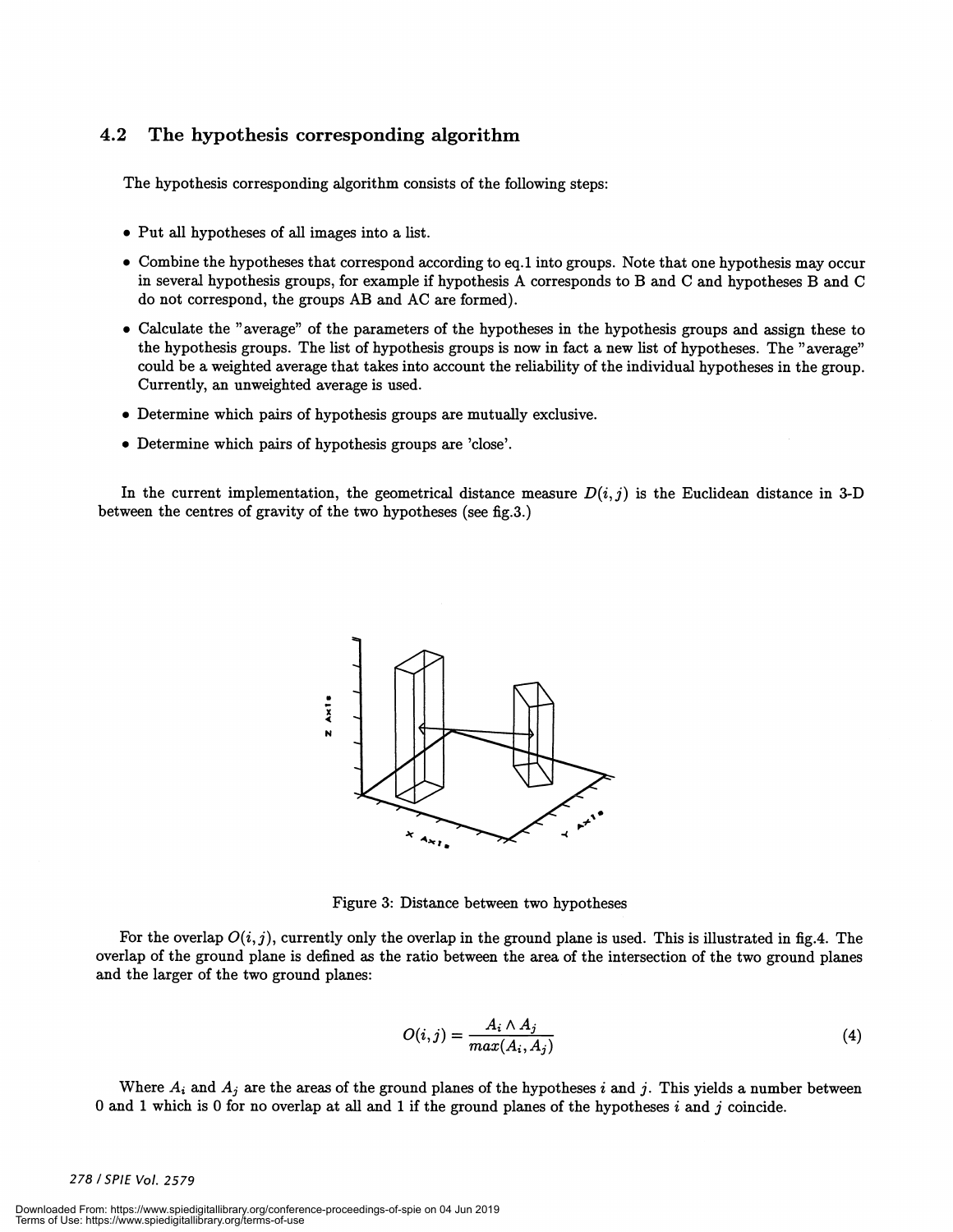

Figure 4: Overlap of two hypotheses

In the feature match  $M(i, j)$  the class, size and orientation of the hypotheses are compared.

In the current implementation the class match is 0 for hypotheses of different classes and 1 for equal classes.

The size match is obtained by aligning the hypotheses (i.e. discarding the rotations and the translations) and performing a volume intersection. The size match is defined as the ratio of the shared volume and the joint volume:

$$
M_{size}(i,j) = \frac{V_i \wedge V_j}{V_i \vee V_j} \tag{5}
$$

Where  $V_i$  and  $V_j$  are the volumes of the aligned hypotheses i and j. This again yields a number between 0 and 1. The shared and total volumes are illustrated in fig.5.

The orientation match is defined as:

$$
M_{\gamma}(i,j) = 1 - \frac{|\gamma_i - \gamma_j|}{\pi} \tag{6}
$$

Where  $\gamma_i$  and  $\gamma_j$  are the rotation angles of hypotheses around the vertical axis. The range of the orientation match is 0 for a  $\frac{\pi}{2}$  radians angle difference to 1 for a 0 or  $\pi$  radians angle difference between the hypotheses (the hypotheses are assumed to be symmetric for the two main axes). In the alignment process symmetry problems like for instance two cubes that differ  $\frac{\pi}{2}$  radians in orientation are detected and corrected.

The feature match is constructed by multiplying the class, size and orientation matches:

$$
M(i,j) = M_{class} * M_{size} * M_{\gamma}
$$
\n<sup>(7)</sup>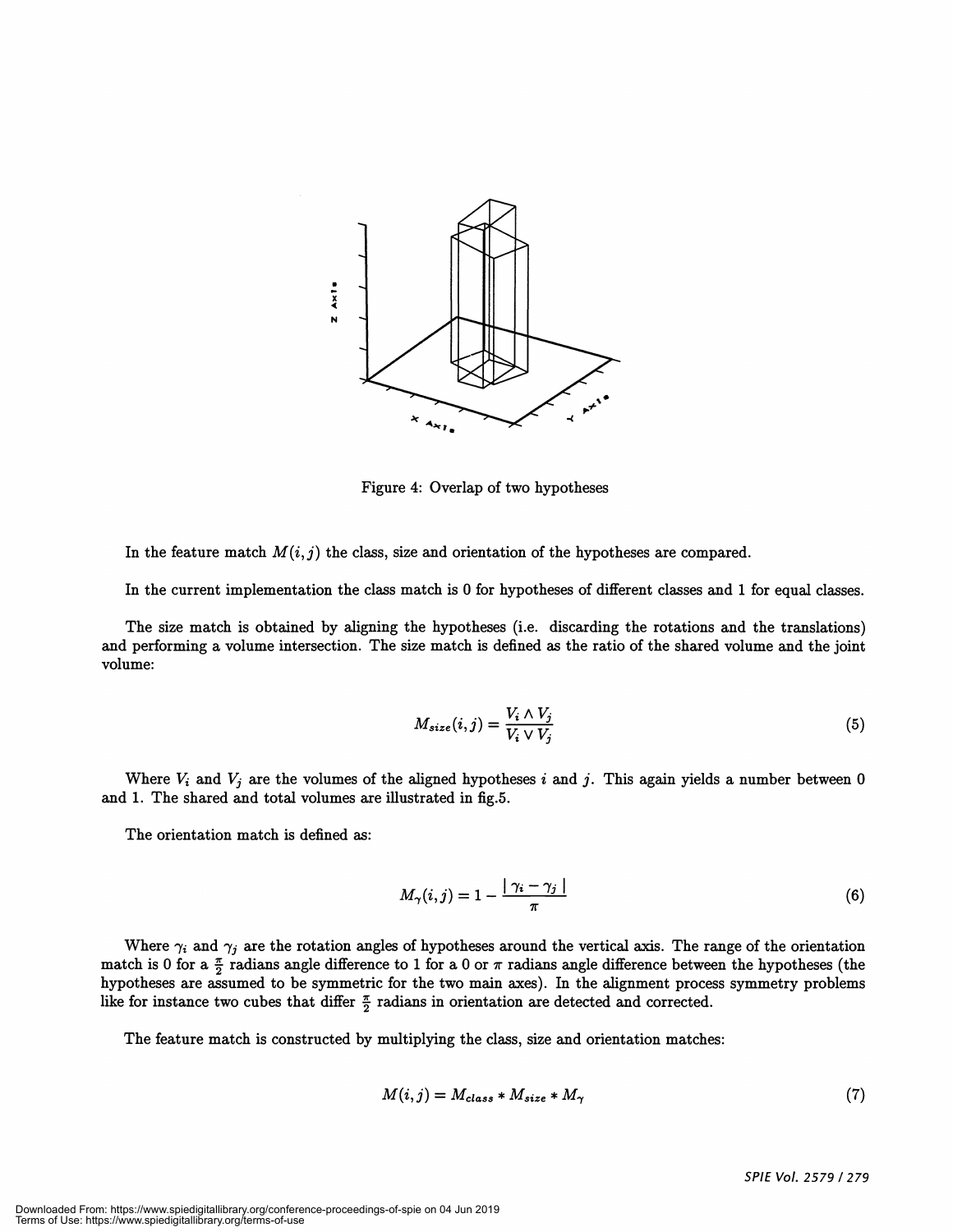

Figure 5: Two aligned hypotheses (left) for size comparison and their common volume (right)

And since the three range from 0 to 1 the combined feature match also ranges from 0 to 1.

## 5 Experiments

A number experiments was conducted to evaluate the algorithm and to check whether the output of the hypothesis corresponding algorithm makes sense. The hypothesis lists that form the input of the hypothesis correspondence algorithm were generated by hand. Four characteristic scenes were generated:

- 
- 
- 
- . 2 corresponding hypotheses<br>
. 2 exclusive hypotheses<br>
. 2 'close' hypotheses<br>
. a scene with several different corresponding, exclusive and close hypotheses<br>
.

The results of the simulated scenes are shown in the figures 6 to 9.

The next step is the evaluation of the method on real data. This requires images of a scene recorded from several different viewpoints and for which the ground truth, i.e. the true parameters of the objects are available. One such data set has been made available on the internet by the Swiss Federal Institute of Technology (ETH) in Zurich, Switzerland. It consists of two sets of four images taken from different viewangles and the true positions and sizes of the buildings. However, for a thorough analysis of the accuracy of the parameter estimations, we actually need many more images. We realize this by replacing the buildings in the image by images of buildings generated with a raytracer. In this way the actual parameters of the buildings are exactly known, while the realism of especially the background is fully preserved. Four of these images are shown in fig.1O. Currently we are working on the analysis of these images and we expect results soon to be available.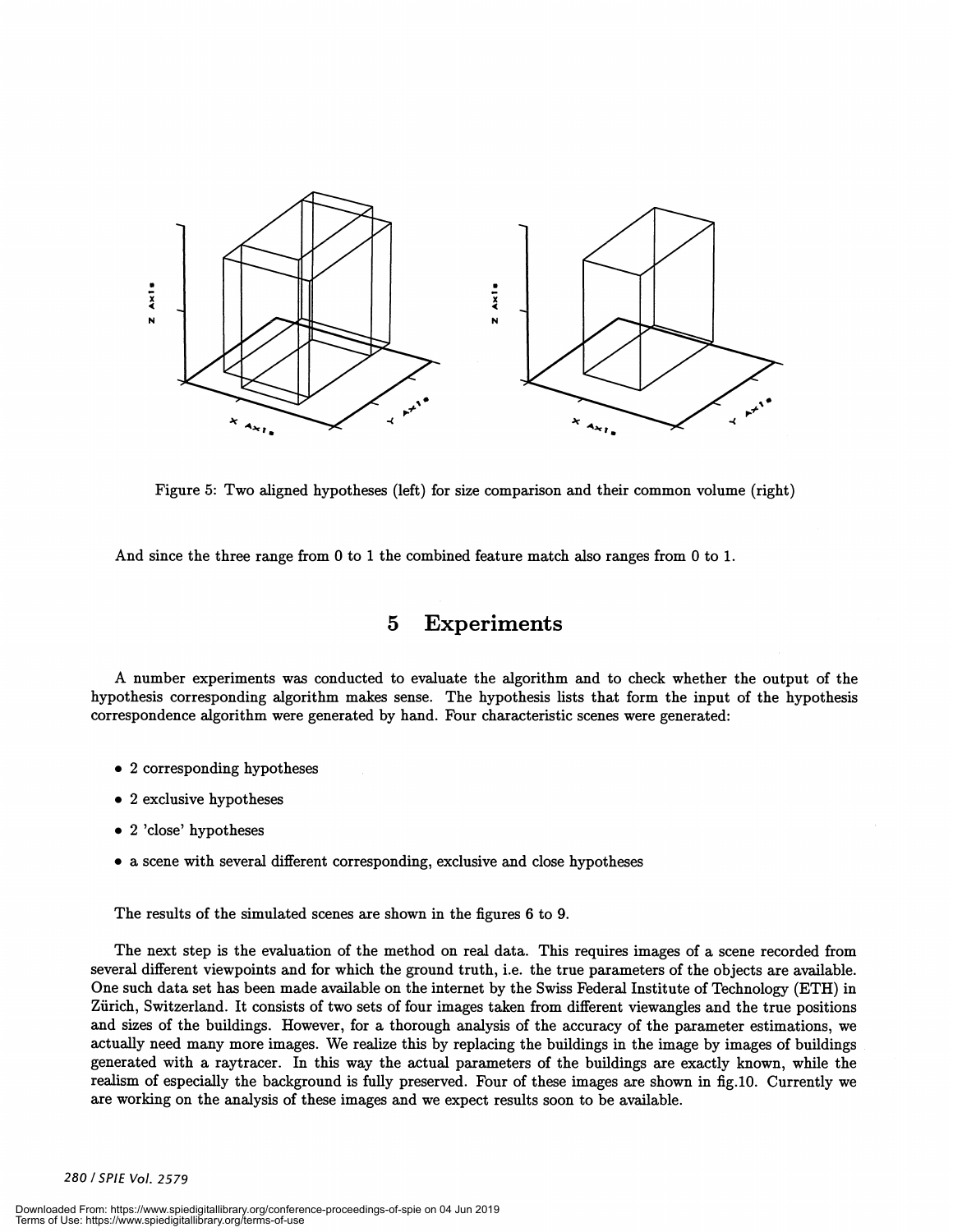

Figure 6: Typical case of two corresponding hypotheses before (left) and after (right) the hypothesis corresponding process and their distance measures

0.628244 0.360555



overlap distance

| class match       | 1.0      |
|-------------------|----------|
| size match        | 0.6      |
| orientation match | 0.690986 |
| feature match     | 0.414592 |
| overlap           | 0.493782 |
| distance          | 0.538516 |

Figure 7: Typical case of two exclusive hypotheses and their distance measures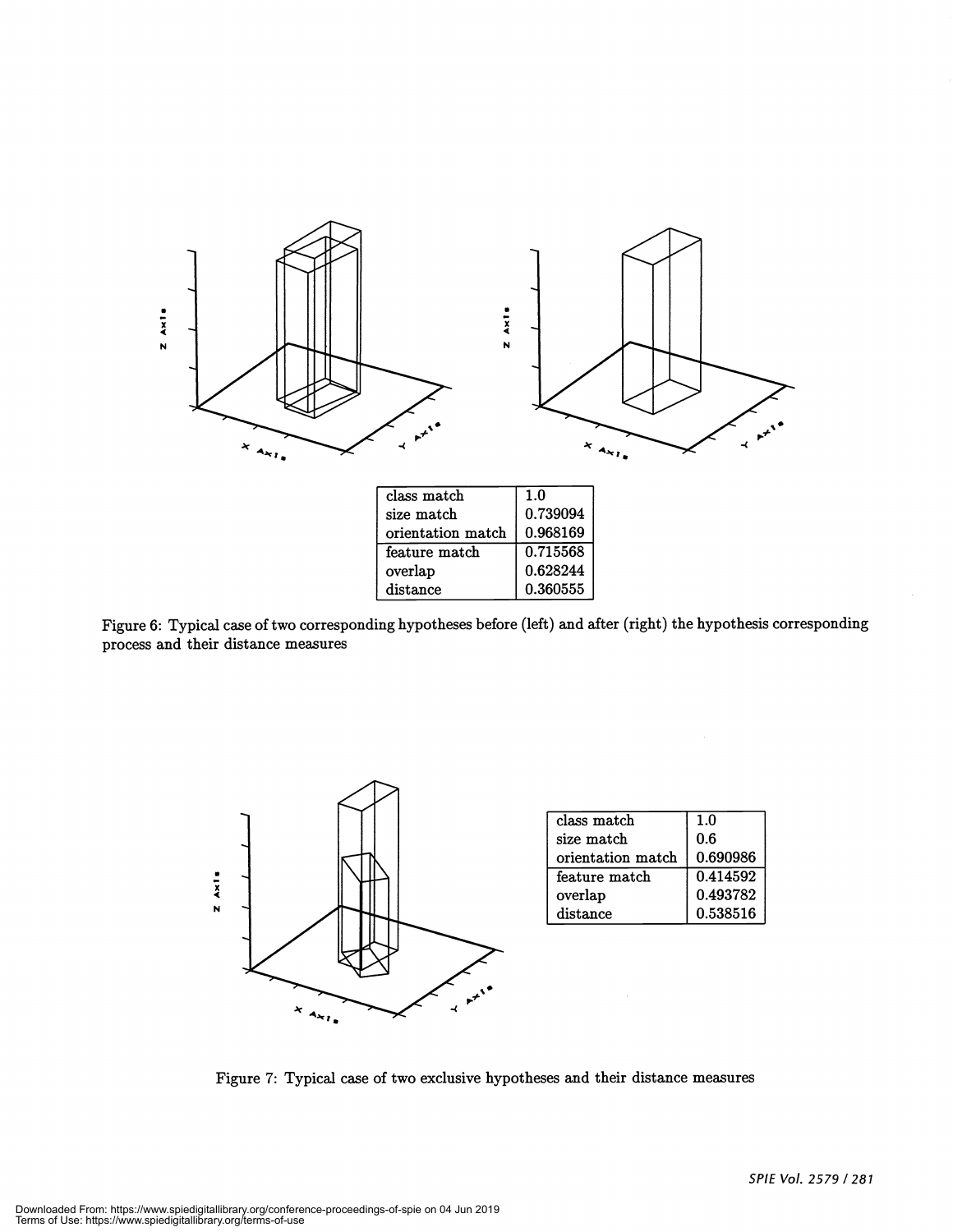

Figure 8: Typical case of two 'close' hypotheses and their distance measures



Figure 9: Typical case of multi-view hypotheses (left) and the result after hypothesis corresponding (right). The three hypotheses in the middle are marked mutually exclusive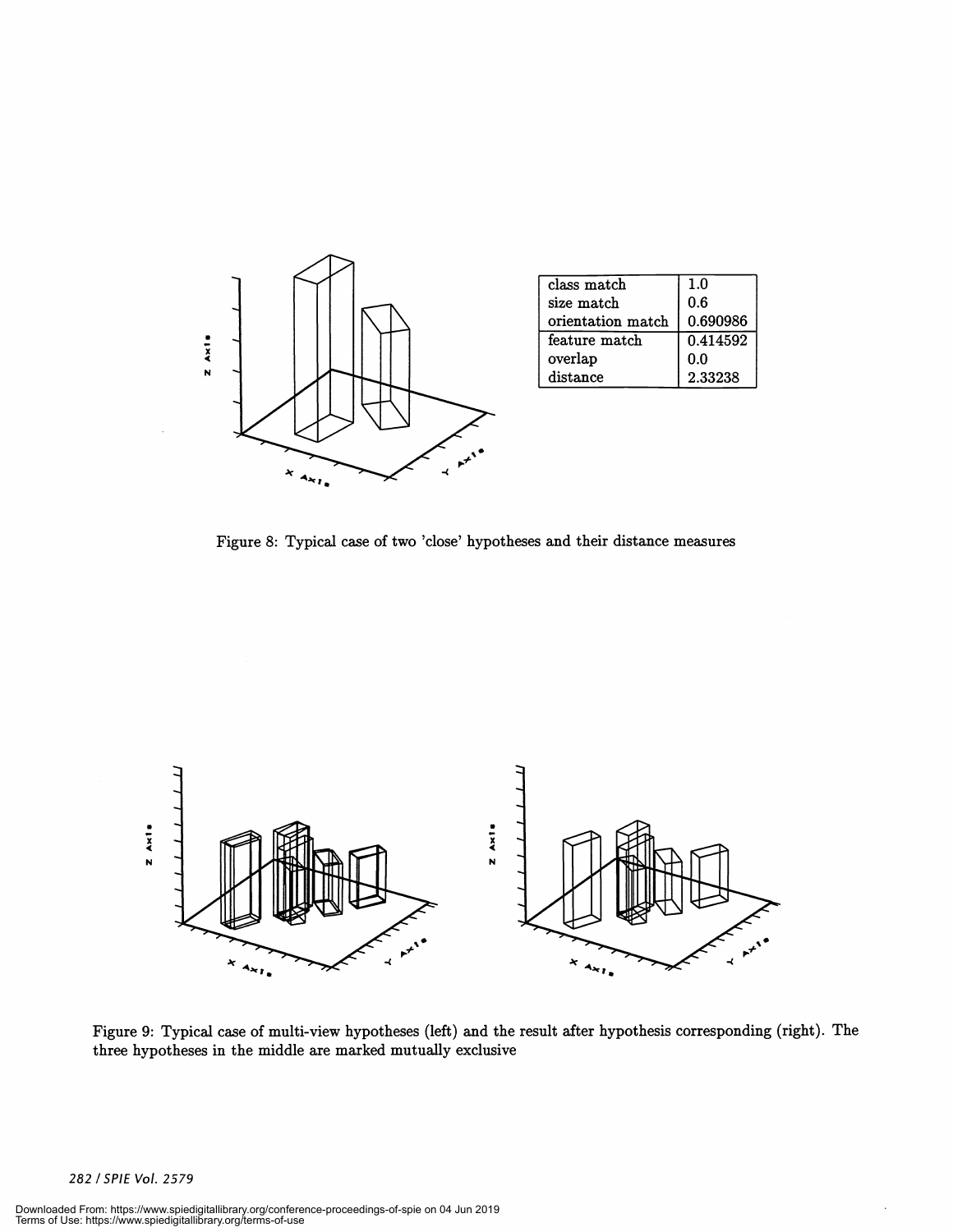

Figure 10: Zürich data set with raytraced synthetic houses substituted, from four different viewangles